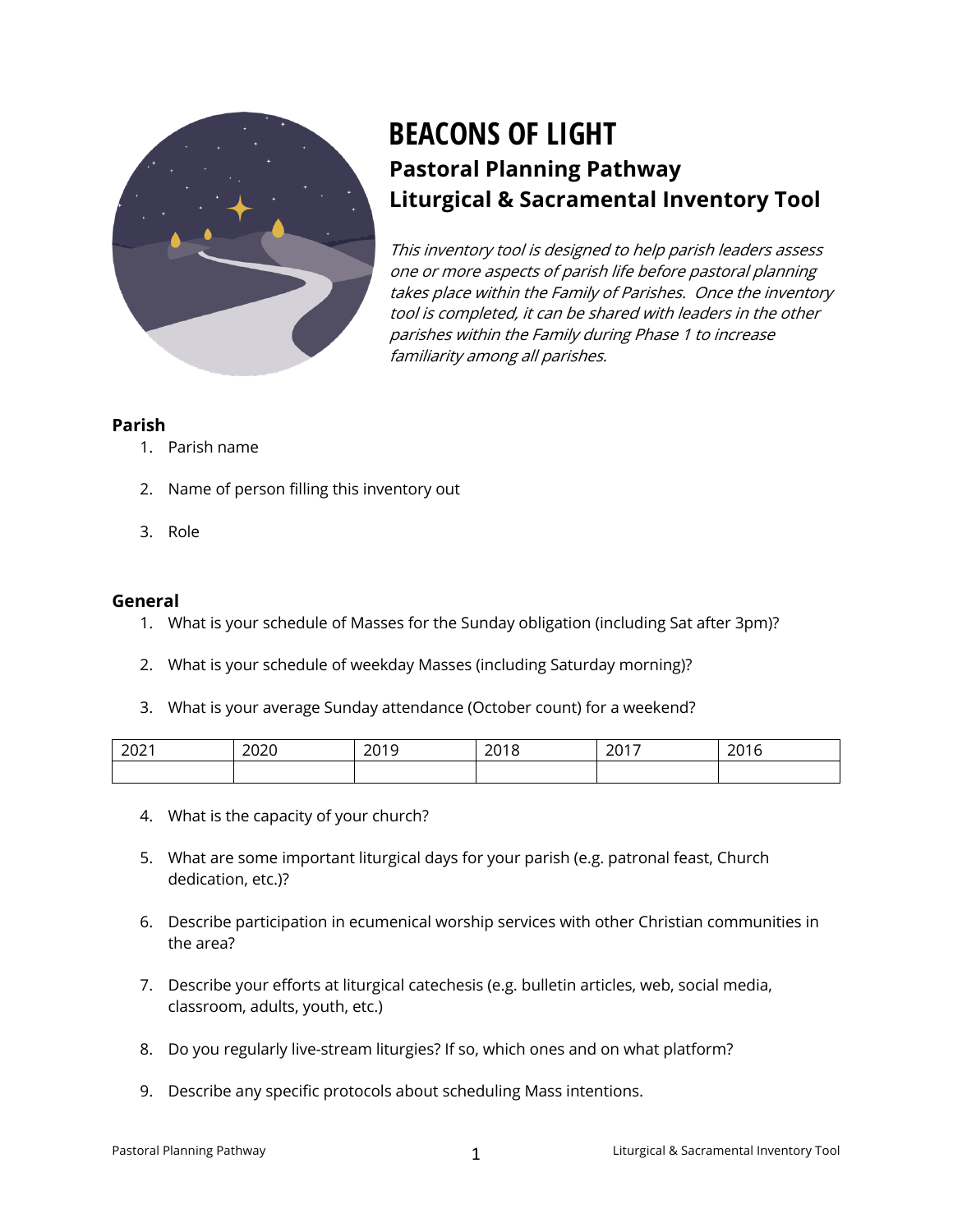10. How do you communicate with parishioners about changes to liturgical life including schedule?

## **Ministries (Recruitment, Formation/Training, Scheduling, Leadership of)**

- 1. Which priests celebrate Mass regularly in your parish? (Include pastor, vicar(s), retired priests, priests in residence, et al.)
- 2. Which deacons regularly minister liturgically and in what capacities?
- 3. What paid liturgical/sacramental staff serve the parish? (Liturgical, musical, paid sacristans, sacramental coordinators, et al.)
- 4. Describe your music ministry program:
	- o Staff leaders (e.g. director of music, choir director)
	- o Volunteer leaders
	- o Hymnals and resources used by the faithful
	- o Hymnals and resources used by music ministers
	- o Choirs and ensembles (adult, children, bells, etc.)
	- o Instrumentalists that regularly minister
- 5. How many volunteer parishioners serve in liturgical ministries:
	- o Lectors/readers
	- o Acolytes/servers
	- o EMsHC
	- o Hospitality (Ushers/Greeters)
	- o Sacristans
	- o Art & Environment Team
- 6. Describe the formation program for lay liturgical ministers.
- 7. Any other notes on liturgical ministers?

## **Liturgical Space**

- 1. Describe your church buildings and chapels adjacent to the church, etc. (e.g. age, upkeep, capacities, special details)
- 2. Are there any other chapels/oratories in the parish territory? If so, please describe.
- 3. Is there anything notable about your liturgical furniture (e.g. altar, ambo, chair, font)?
- 4. Do you have adequate vessels and vestments?
- 5. Any other notes on liturgical space?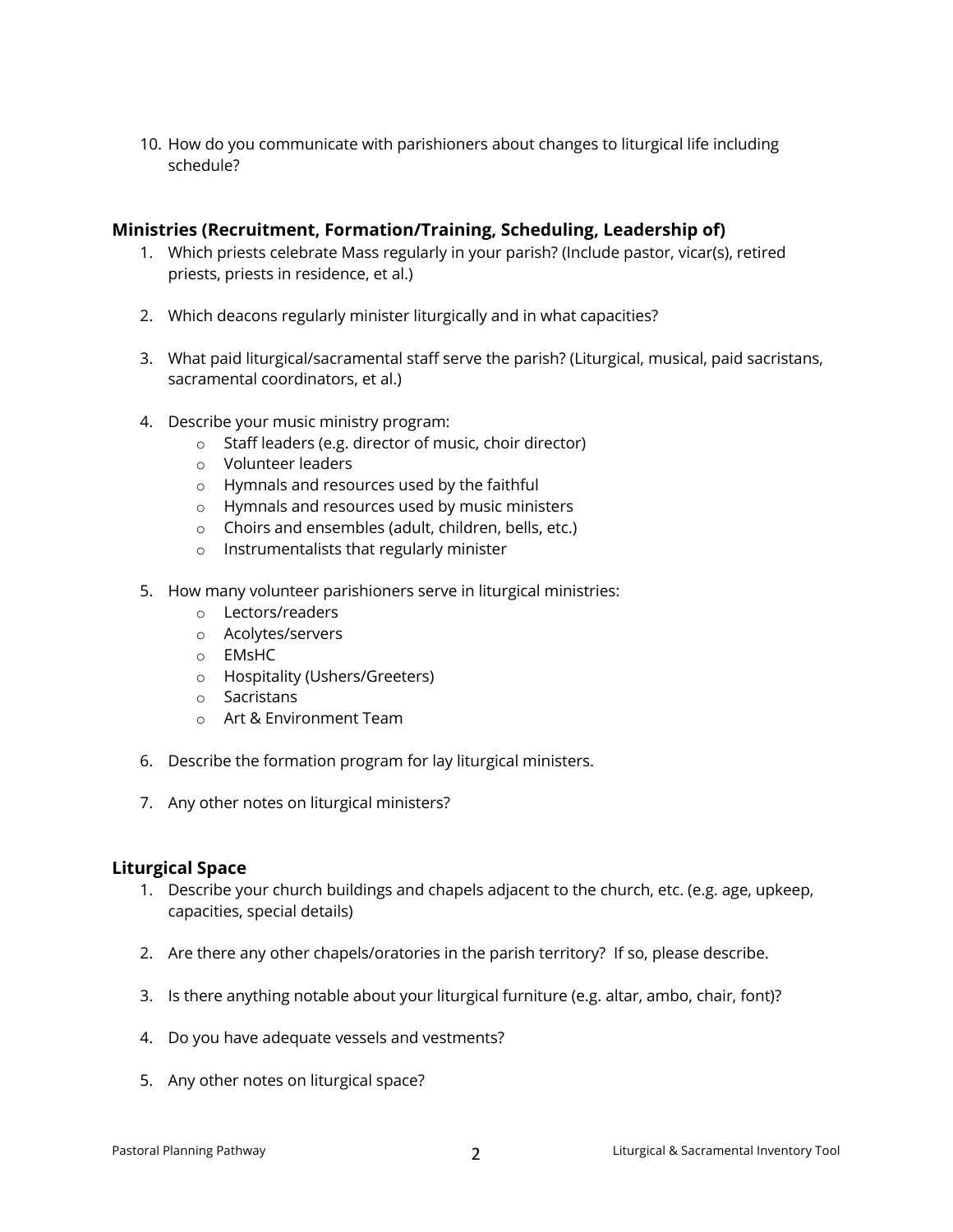## **Sacramental Celebrations**

- 1. When is the Sacrament of Penance celebrated? (Include regular weekly times and special celebrations)
- 2. How is the RCIA celebrated? (Include catechumenal sessions, Rite of Acceptance, other minor rites)
- 3. How and when are baptized non-Catholic Christians received into the Church?
- 4. When is infant Baptism celebrated? Describe the preparation of parents and godparents.
- 5. When is First Communion celebrated? Describe the formation process for children and their parents.
- 6. When is Confirmation typically celebrated? Describe the formation process for candidates and sponsors.
- 7. When is Anointing of the Sick celebrated communally?
- 8. How many wedding liturgies are typically held in the parish? When do they take place? Describe the process of formation for engaged couples.
- 9. Who brings Communion to the homebound/sick/hospitalized and with what frequency?
- 10. Any other notes on sacramental celebrations?

## **Funeral Liturgies**

- 1. When are funeral liturgies typically celebrated?
- 2. When are funeral vigils/visitations usually scheduled and where do they take place?
- 3. Who leads funeral committals at the cemetery? Do they typically take place right after the funeral liturgy or at another time?
- 4. Any other notes on funeral liturgies?

## **School (If the parish has one)**

- 1. How often is Mass celebrated for the school children?
- 2. Who is responsible for preparing the school liturgies?
- 3. Do you celebrate other liturgies with the school community other than Mass?
- 4. What liturgical catechesis (if any) is done outside of the graded course of study curriculum?